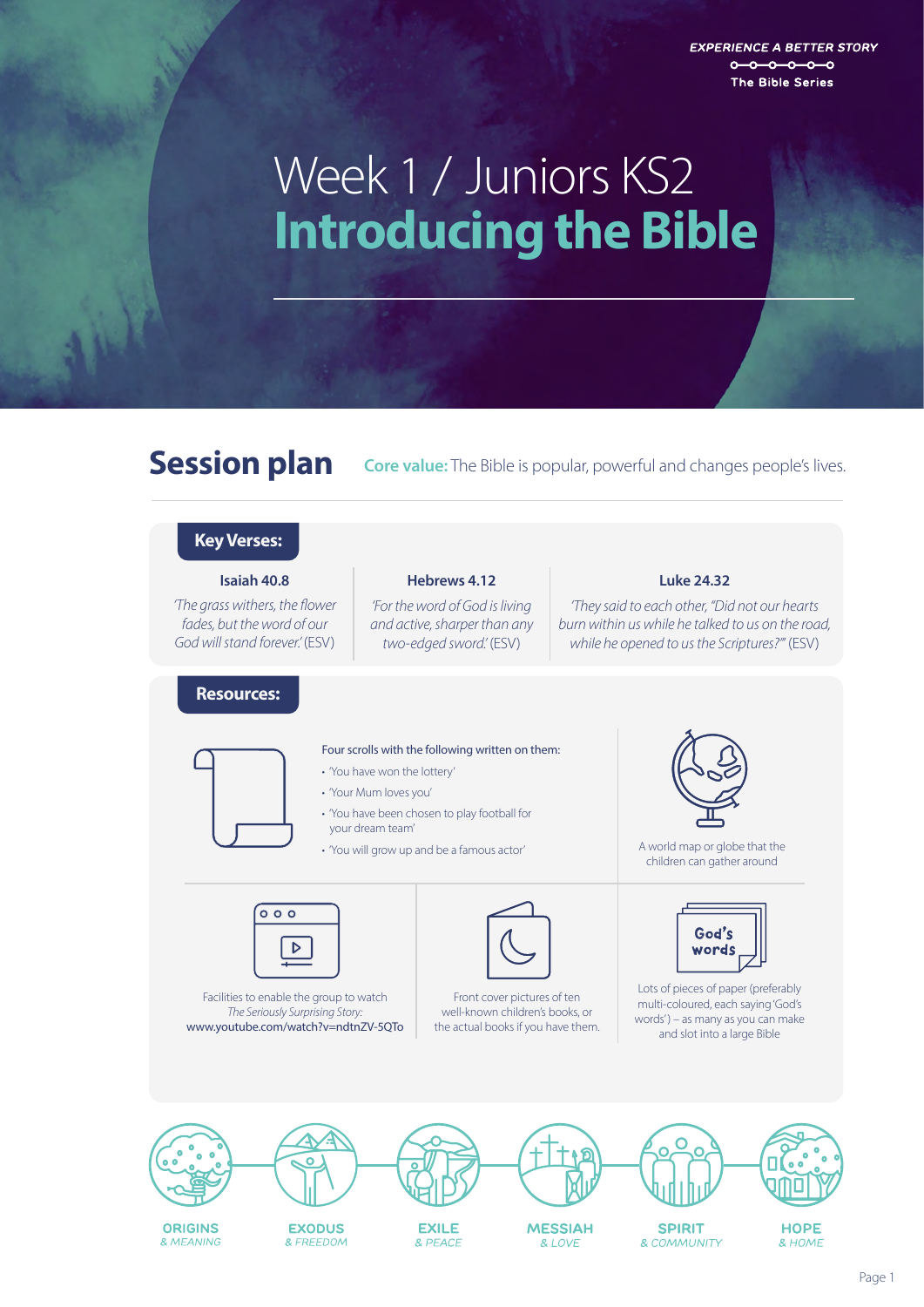### **Bible Starter**

**Reference the key Bible verse – if using paper, write out the verses on separate pieces of paper like the diagram below. Read the verse aloud together.**

**Start each reading with these lines:** *'The Bible is FULL of God's words; it is a marvellous treasure chest, full of beautiful and important things. What does it have to tell us today?'*



#### *Zoom tweak*

- The easiest way to achieve this is to have the verse on a PowerPoint and share your screen
- You can also have it written on paper which you can hold up to the screen

### **Activity: Words that make your heart burn**

Choose four volunteers. Give each volunteer a rolled-up piece of paper. Each piece of paper has one of the following written on it

- 'You have won the lottery'
- 'Your Mum loves you'
- 'You have been chosen to play football for your dream team'
- 'You will grow up and be a famous actor'

Ask them to read their letters aloud. On a scale of one to five (five being the most and one the least), how excited did these words make them feel?

**Application:** All these messages might make you feel excited and make your heart beat a little faster. Do you think that the Bible might be able to do the same, or make you feel even more excited? Let's find out.

#### *Zoom tweak*

- Have the scrolls with you and read them one by one
- Ask them to say which one made their heart burn and beat a little faster

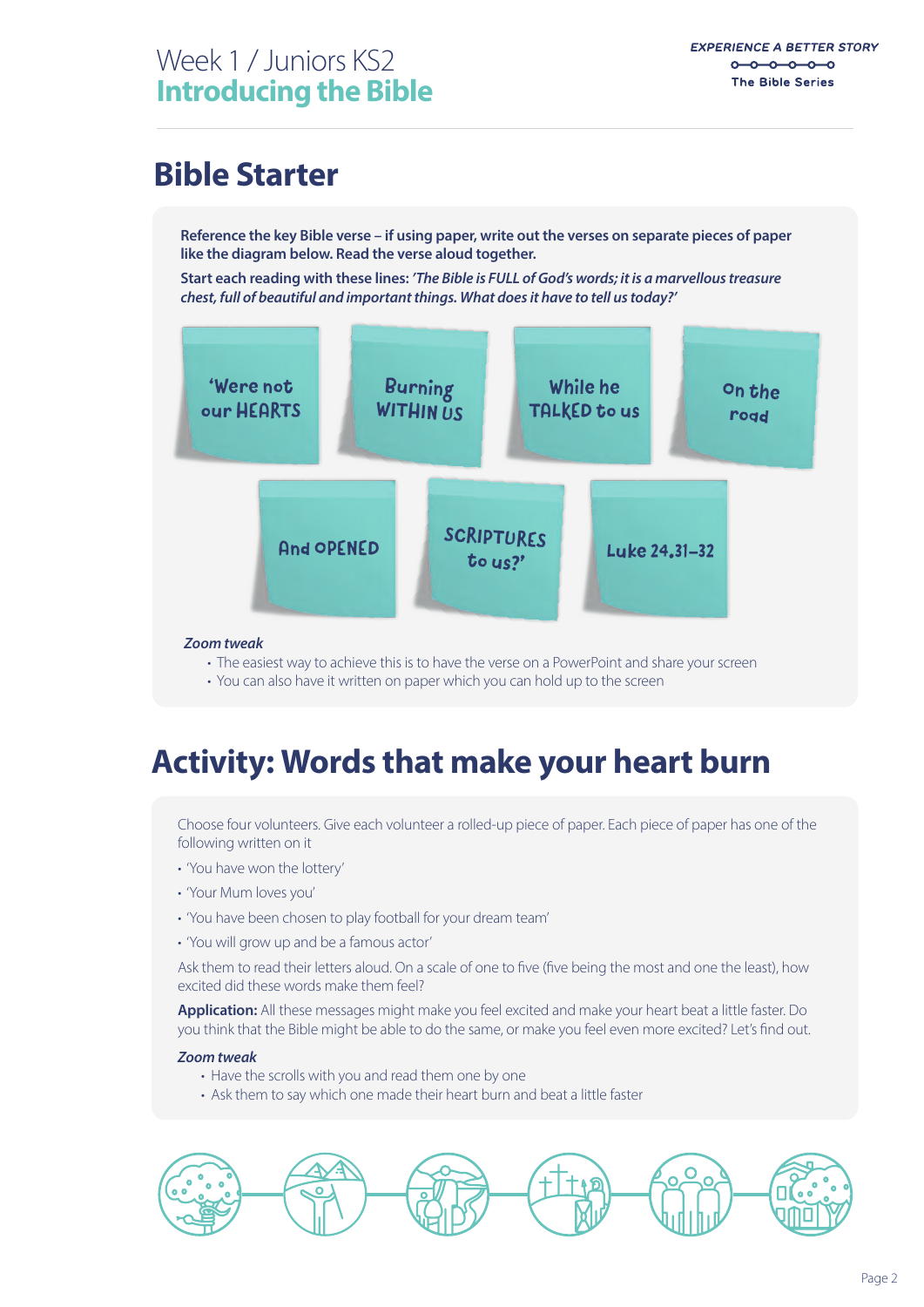### **Activity: Bible Top Ten**

Have around ten different books that the children will know well, e.g. Harry Potter, David Walliams books, Roald Dahl etc. Ask them to place the books in order of the most popular to the least and then ask them to explain their choices. Next, hand them a Bible and ask them where in the order it might go and why?

**Application:** There are lots of famous, well-known and great books here. However, which one do you think sells the most? (Let them discuss this, then say: Did you know that the Bible is the world's bestselling book – every year?)

#### **Activity: God's words**

**Application:** (Have a large Bible and show it to the children.) The Bible is popular because it is POWERFUL. How is the Bible POWERFUL? Tip the Bible open and have lots of little pieces of paper fall out (like confetti – the more the better). Allow the children to get a piece of paper and read what it says (they all say 'God's words' on them).

**Application:** The Bible is popular and it's very powerful because its FULL of God's words! In the Bible we can meet with God.

#### **Activity – Burning hearts**

Explain that after Jesus had died on the cross and then come back to life, some of his friends weren't sure if it was all true. They were travelling to a place called Emmaus and chatting. This is what happened:

Watch *The Seriously Surprising Story*: www.youtube.com/watch?v=ndtnZV-5QTo

**Question:** Who was the stranger walking with the two people? (Jesus)

**Question:** As they walked, they talked about the Bible – how did this make them feel? (Excited; they enjoyed talking about Jesus and the Bible)

**Application:** Jesus, before the big reveal, told these two followers that the WHOLE Bible was about him! The Bible shows us how Jesus loves us. How Jesus from start to end, came to say, 'This is how much I love you' – and that's why he died on the cross.

The Bible says that the hearts of the two followers 'burned' as they discussed the Bible with Jesus (not knowing it was him). Their hearts were super excited. They realised this was because they were learning more of the Bible from Jesus. The Bible is popular. The Bible is powerful. The Bible changes people's lives.

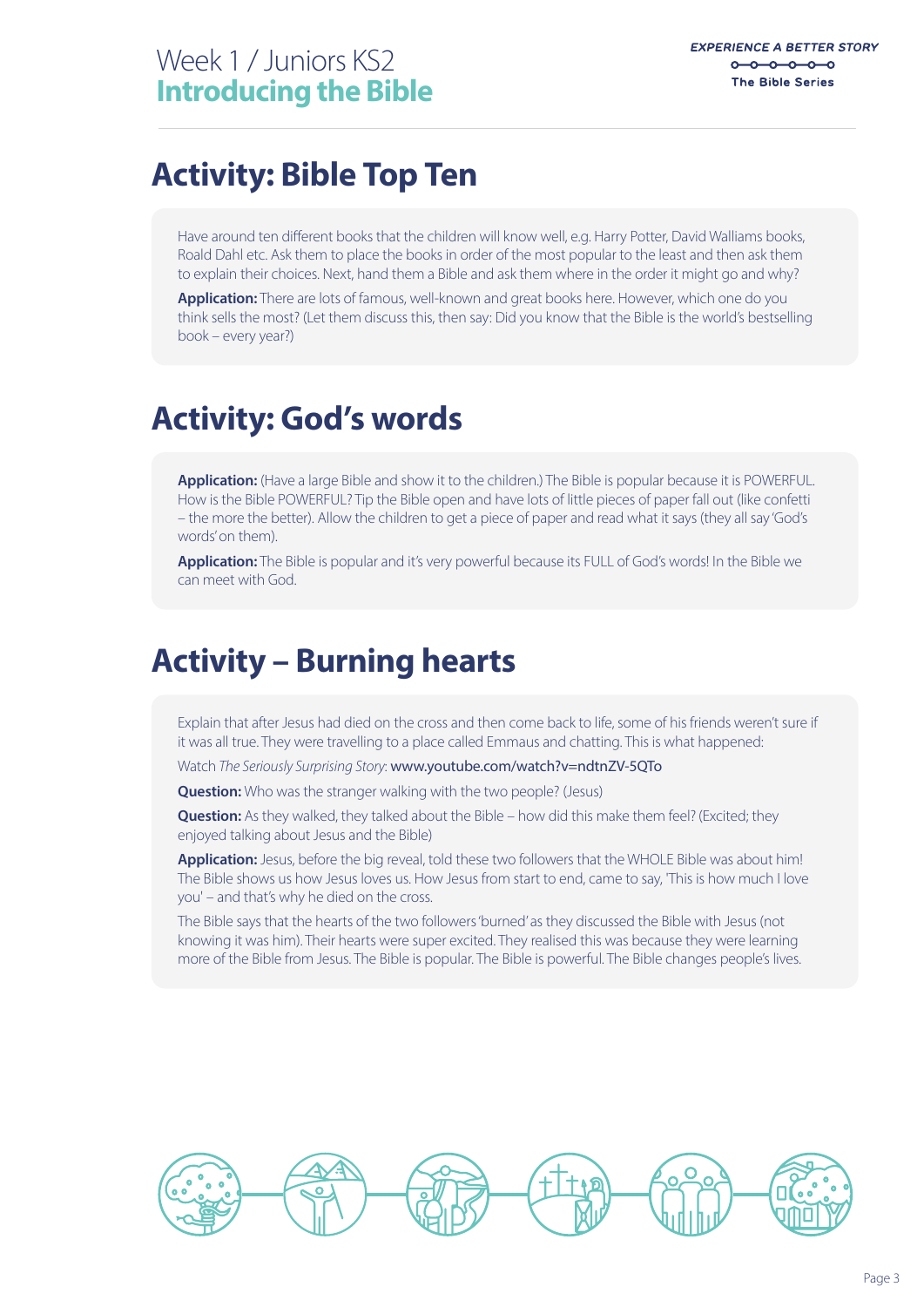### **Activity: Robert Jermaine Thomas story**

(Summarise this story, but please be sensitive with the details according to the nature of your group. Have a world map or globe to show where places are.)

There was a man called Robert and he lived in Wales (show on map). Robert loved God and loved the Bible.

He wanted to tell everyone about God and give everyone the Bible, so he started by going to China (show on map) to tell people about God and give them the Bible. Robert then heard about a place called Korea and wanted the people that lived there to have the Bible (show Korea on the map). However, Korea was a dangerous place to go, especially if you were taking the Bible.

But Robert learnt the Korean language (show the word for 'Jesus').  $d\geq$ 

Robert helped translate the Bible into Korean; he got on a ship with the Korean Bible. As their ship approached Korea, solders started to shoot at it. However, Robert managed to jump off the ship. He handed out Bibles to anyone he could see as he waded to shore, all the time shouting 'Jesus', Jesus' (said as 'yesu').

The last man to whom Robert handed a Bible killed him. The Korean people were told to destroy all the Bibles, but instead they started to use the pages in the Bible as wallpaper in their houses. Guess what happened? People started to read their Bible wallpaper. Remember – the Bible is God's words; it is powerful and can change people's lives. People read the Bible on their walls. They started to love Jesus and their lives were changed.

**Application:** The Bible will last forever because it's full of God's words. That makes it powerful. God's words change people's lives.

#### *Zoom tweak*

- Have the world map and relevant countries they need to see on your screen perhaps each country is a separate PowerPoint slide
- Printed pictures could also work

#### **Creative prayer**

Ask each child to remove one shoe and sit in a circle. After each line of the prayer they pass the shoe in their possession one space to the left

Line 1: *Dear Lord, thank you for the Bible* (move shoe to person on left)

Line 2: *Thank you that because it is full of your words it is so powerful* (move shoe to person on left)

Line 3: *When we read it, open our hearts, so you can change our lives* (move shoe to person on left)

Line 4: *Help us to walk with you more as we read the Bible* (move shoe to person on left)

*Amen*

Allow children to have fun retrieving their correct shoe as they say 'Amen'.

#### *Zoom tweak*

- Ask watching children to find one shoe
- As you say each line, they must hold their shoe, or if they're more active, they start with the shoe on one foot and after first line move it to the other foot; after that second line they move it to the right hand and after the fourth line they move it to the left hand